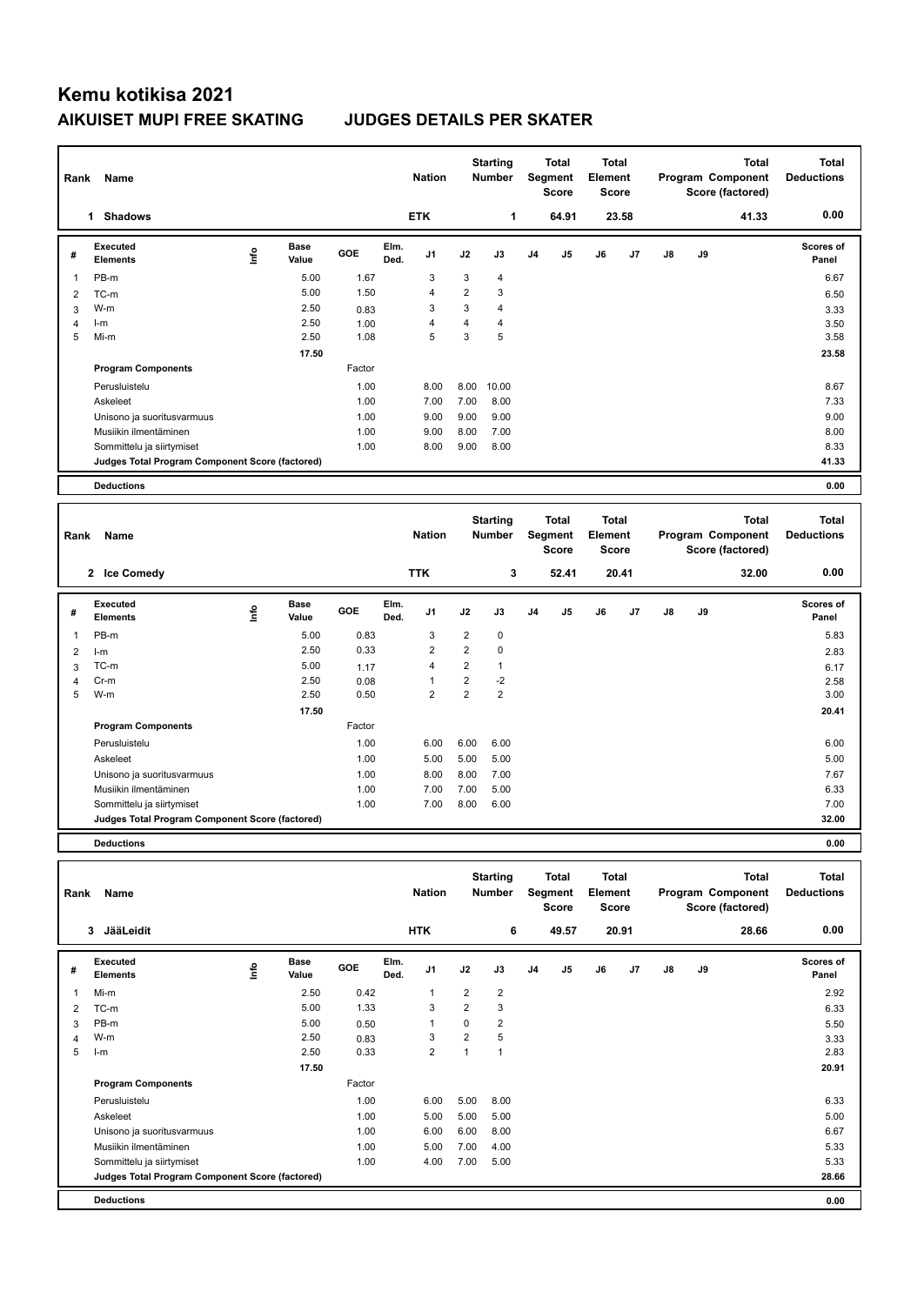# **Kemu kotikisa 2021 AIKUISET MUPI FREE SKATING JUDGES DETAILS PER SKATER**

| Rank           | Name                                            |      |                      |              |              | <b>Nation</b>     |                                | <b>Starting</b><br><b>Number</b> |                | <b>Total</b><br>Segment<br><b>Score</b> | <b>Total</b><br>Element | Score        |               |    | <b>Total</b><br>Program Component<br>Score (factored) | <b>Total</b><br><b>Deductions</b> |
|----------------|-------------------------------------------------|------|----------------------|--------------|--------------|-------------------|--------------------------------|----------------------------------|----------------|-----------------------------------------|-------------------------|--------------|---------------|----|-------------------------------------------------------|-----------------------------------|
|                | 4 Team Sirius                                   |      |                      |              |              | <b>LTL</b>        |                                | $\mathbf{2}$                     |                | 44.33                                   |                         | 18.33        |               |    | 26.00                                                 | 0.00                              |
| #              | Executed<br><b>Elements</b>                     | ١nf٥ | <b>Base</b><br>Value | GOE          | Elm.<br>Ded. | J1                | J2                             | J3                               | J <sub>4</sub> | J5                                      | J6                      | J7           | J8            | J9 |                                                       | <b>Scores of</b><br>Panel         |
| 1              | W-m                                             |      | 2.50                 | 0.08         |              | $\mathbf 0$       | 1                              | $\pmb{0}$                        |                |                                         |                         |              |               |    |                                                       | 2.58                              |
| $\overline{2}$ | PB-m                                            |      | 5.00                 | 0.17         |              | 1                 | 0                              | $\mathbf 0$                      |                |                                         |                         |              |               |    |                                                       | 5.17                              |
| 3              | $l-m$                                           |      | 2.50                 | 0.58         |              | 3                 | $\overline{2}$                 | $\overline{2}$                   |                |                                         |                         |              |               |    |                                                       | 3.08                              |
| 4              | Cr-m                                            |      | 2.50                 | 0.17         |              | $\mathbf{1}$      | 0                              | $\mathbf{1}$                     |                |                                         |                         |              |               |    |                                                       | 2.67                              |
| 5              | TC-m                                            |      | 5.00                 | $-0.17$      |              | $\mathbf{1}$      | $-1$                           | $-1$                             |                |                                         |                         |              |               |    |                                                       | 4.83                              |
|                |                                                 |      | 17.50                |              |              |                   |                                |                                  |                |                                         |                         |              |               |    |                                                       | 18.33                             |
|                | <b>Program Components</b>                       |      |                      | Factor       |              |                   |                                |                                  |                |                                         |                         |              |               |    |                                                       |                                   |
|                | Perusluistelu                                   |      |                      | 1.00         |              | 5.00              | 6.00                           | 5.00                             |                |                                         |                         |              |               |    |                                                       | 5.33                              |
|                | Askeleet                                        |      |                      | 1.00         |              | 5.00              | 4.00                           | 4.00                             |                |                                         |                         |              |               |    |                                                       | 4.33                              |
|                | Unisono ja suoritusvarmuus                      |      |                      | 1.00         |              | 6.00              | 6.00                           | 6.00                             |                |                                         |                         |              |               |    |                                                       | 6.00                              |
|                | Musiikin ilmentäminen                           |      |                      | 1.00         |              | 6.00              | 5.00                           | 3.00                             |                |                                         |                         |              |               |    |                                                       | 4.67                              |
|                | Sommittelu ja siirtymiset                       |      |                      | 1.00         |              | 6.00              | 6.00                           | 5.00                             |                |                                         |                         |              |               |    |                                                       | 5.67                              |
|                | Judges Total Program Component Score (factored) |      |                      |              |              |                   |                                |                                  |                |                                         |                         |              |               |    |                                                       | 26.00                             |
|                | <b>Deductions</b>                               |      |                      |              |              |                   |                                |                                  |                |                                         |                         |              |               |    |                                                       | 0.00                              |
|                |                                                 |      |                      |              |              |                   |                                |                                  |                |                                         |                         |              |               |    |                                                       |                                   |
|                |                                                 |      |                      |              |              |                   |                                |                                  |                |                                         |                         |              |               |    |                                                       |                                   |
| Rank           | Name                                            |      |                      |              |              | <b>Nation</b>     |                                | <b>Starting</b><br><b>Number</b> |                | <b>Total</b><br>Segment                 | <b>Total</b><br>Element |              |               |    | <b>Total</b><br>Program Component                     | <b>Total</b><br><b>Deductions</b> |
|                |                                                 |      |                      |              |              |                   |                                |                                  |                | <b>Score</b>                            |                         | <b>Score</b> |               |    | Score (factored)                                      |                                   |
|                | 5 Crème de Ments                                |      |                      |              |              | <b>HL</b>         |                                | 5                                |                | 42.83                                   |                         | 19.17        |               |    | 23.66                                                 | 0.00                              |
| #              | <b>Executed</b><br>Elements                     |      | <b>Base</b><br>Value | GOE          | Elm.<br>Ded. | J1                | J2                             | J3                               | J <sub>4</sub> | J5                                      | J6                      | J7           | $\mathsf{J}8$ | J9 |                                                       | <b>Scores of</b><br>Panel         |
|                |                                                 | Info |                      |              |              |                   |                                |                                  |                |                                         |                         |              |               |    |                                                       |                                   |
| $\mathbf{1}$   | Cr-m                                            |      | 2.50                 | 0.17         |              | $\mathbf{1}$      | 0                              | $\mathbf{1}$                     |                |                                         |                         |              |               |    |                                                       | 2.67                              |
| $\overline{2}$ | PB-m                                            |      | 5.00                 | 0.17         |              | $\mathbf{1}$<br>1 | 0                              | $\mathbf 0$                      |                |                                         |                         |              |               |    |                                                       | 5.17                              |
| 3              | W-m<br>$l-m$                                    |      | 2.50                 | 0.33         |              | $\mathbf{1}$      | $\overline{2}$<br>$\mathbf{1}$ | $\mathbf{1}$<br>$\pmb{0}$        |                |                                         |                         |              |               |    |                                                       | 2.83                              |
| 4<br>5         | TC-m                                            |      | 2.50<br>5.00         | 0.17<br>0.83 |              | $\overline{2}$    | $\overline{2}$                 | $\overline{1}$                   |                |                                         |                         |              |               |    |                                                       | 2.67<br>5.83                      |
|                |                                                 |      | 17.50                |              |              |                   |                                |                                  |                |                                         |                         |              |               |    |                                                       | 19.17                             |
|                | <b>Program Components</b>                       |      |                      | Factor       |              |                   |                                |                                  |                |                                         |                         |              |               |    |                                                       |                                   |
|                | Perusluistelu                                   |      |                      | 1.00         |              | 4.00              | 4.00                           | 4.00                             |                |                                         |                         |              |               |    |                                                       | 4.00                              |
|                | Askeleet                                        |      |                      | 1.00         |              | 4.00              | 4.00                           | 2.00                             |                |                                         |                         |              |               |    |                                                       | 3.33                              |
|                | Unisono ja suoritusvarmuus                      |      |                      | 1.00         |              | 4.00              | 5.00                           | 4.00                             |                |                                         |                         |              |               |    |                                                       | 4.33                              |
|                | Musiikin ilmentäminen                           |      |                      | 1.00         |              | 6.00              | 6.00                           | 6.00                             |                |                                         |                         |              |               |    |                                                       | 6.00                              |
|                | Sommittelu ja siirtymiset                       |      |                      | 1.00         |              | 5.00              | 6.00                           | 7.00                             |                |                                         |                         |              |               |    |                                                       | 6.00                              |
|                | Judges Total Program Component Score (factored) |      |                      |              |              |                   |                                |                                  |                |                                         |                         |              |               |    |                                                       | 23.66                             |

| Name                        |                           |                      |                                                 |              | <b>Nation</b>  |                |                |                                  |    |                                                  |    |                                                  |    | <b>Total</b> | <b>Total</b><br><b>Deductions</b>     |
|-----------------------------|---------------------------|----------------------|-------------------------------------------------|--------------|----------------|----------------|----------------|----------------------------------|----|--------------------------------------------------|----|--------------------------------------------------|----|--------------|---------------------------------------|
|                             |                           |                      |                                                 |              |                |                | $\overline{7}$ |                                  |    |                                                  |    |                                                  |    | 24.33        | 0.00                                  |
| Executed<br><b>Elements</b> | ١nfo                      | <b>Base</b><br>Value | GOE                                             | Elm.<br>Ded. | J <sub>1</sub> | J2             | J3             | J <sub>4</sub>                   | J5 | J6                                               | J7 | J8                                               | J9 |              | Scores of<br>Panel                    |
| W-m                         |                           | 2.50                 | 0.33                                            |              | $\overline{1}$ |                | $\overline{2}$ |                                  |    |                                                  |    |                                                  |    |              | 2.83                                  |
| $l-m$                       |                           | 2.50                 | 0.25                                            |              |                |                |                |                                  |    |                                                  |    |                                                  |    |              | 2.75                                  |
| $Cr-m$                      |                           | 2.50                 | 0.33                                            |              | 0              | $\overline{2}$ | $\overline{2}$ |                                  |    |                                                  |    |                                                  |    |              | 2.83                                  |
| TC-m                        |                           | 5.00                 | 0.33                                            |              | 0              |                | 1              |                                  |    |                                                  |    |                                                  |    |              | 5.33                                  |
| B-m                         |                           | 2.50                 | 0.25                                            |              | $\mathbf{1}$   | $\overline{2}$ | 0              |                                  |    |                                                  |    |                                                  |    |              | 2.75                                  |
|                             |                           | 15.00                |                                                 |              |                |                |                |                                  |    |                                                  |    |                                                  |    |              | 16.49                                 |
| <b>Program Components</b>   |                           |                      | Factor                                          |              |                |                |                |                                  |    |                                                  |    |                                                  |    |              |                                       |
| Perusluistelu               |                           |                      | 1.00                                            |              | 4.00           | 4.00           | 5.00           |                                  |    |                                                  |    |                                                  |    |              | 4.33                                  |
| Askeleet                    |                           |                      | 1.00                                            |              | 4.00           | 3.00           | 3.00           |                                  |    |                                                  |    |                                                  |    |              | 3.33                                  |
| Unisono ja suoritusvarmuus  |                           |                      | 1.00                                            |              | 5.00           | 5.00           | 6.00           |                                  |    |                                                  |    |                                                  |    |              | 5.33                                  |
| Musiikin ilmentäminen       |                           |                      | 1.00                                            |              | 4.00           | 6.00           | 7.00           |                                  |    |                                                  |    |                                                  |    |              | 5.67                                  |
| Sommittelu ja siirtymiset   |                           |                      | 1.00                                            |              | 5.00           | 6.00           | 6.00           |                                  |    |                                                  |    |                                                  |    |              | 5.67                                  |
|                             |                           |                      |                                                 |              |                |                |                |                                  |    |                                                  |    |                                                  |    |              | 24.33                                 |
| <b>Deductions</b>           |                           |                      |                                                 |              |                |                |                |                                  |    |                                                  |    |                                                  |    |              | 0.00                                  |
|                             | Rank<br>6 Frozen Mistrals |                      | Judges Total Program Component Score (factored) |              |                | <b>NTL</b>     |                | <b>Starting</b><br><b>Number</b> |    | <b>Total</b><br>Segment<br><b>Score</b><br>40.82 |    | <b>Total</b><br>Element<br><b>Score</b><br>16.49 |    |              | Program Component<br>Score (factored) |